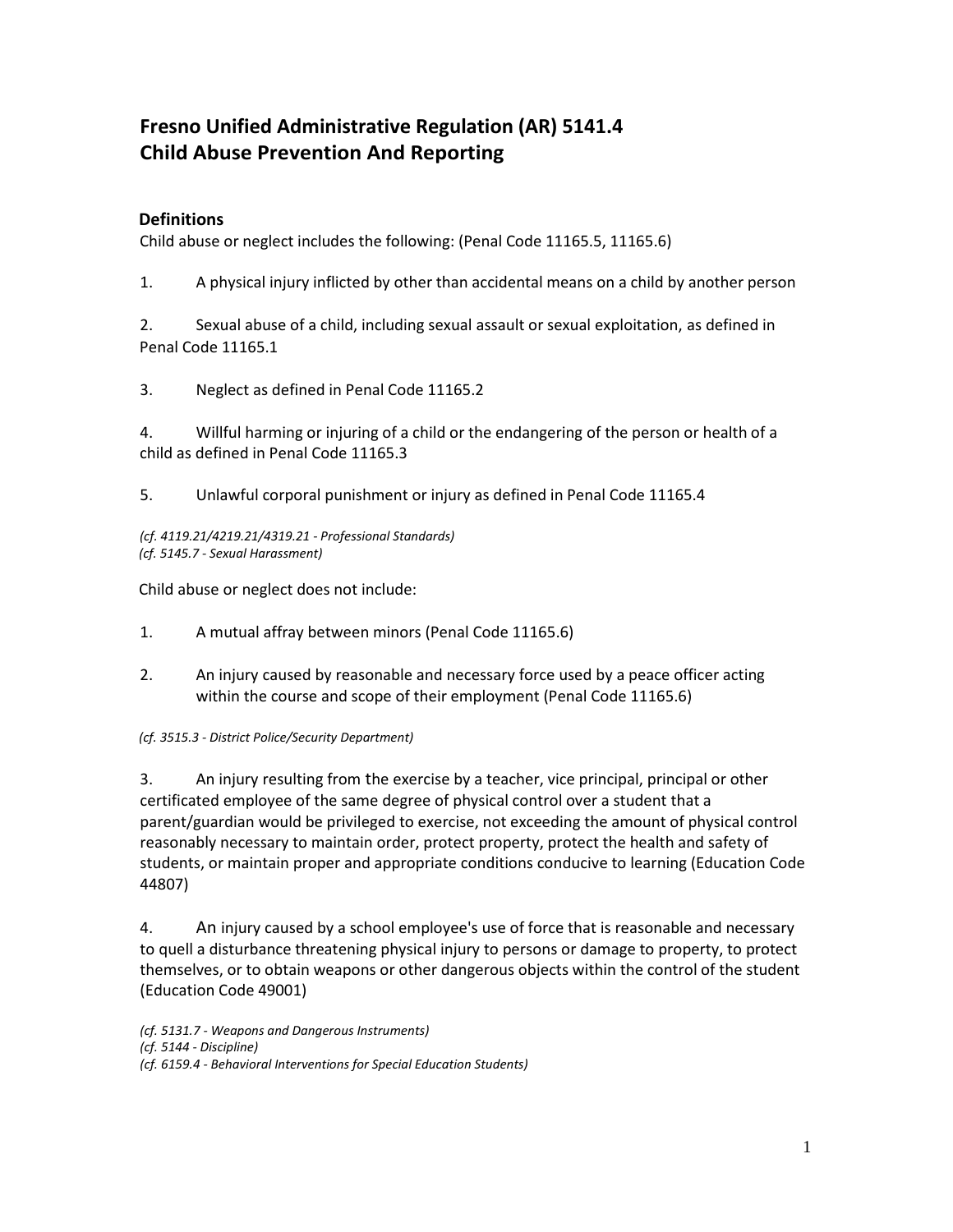5. Physical pain or discomfort caused by athletic competition or other such recreational activity voluntarily engaged in by the student (Education Code 49001)

*(cf. 6142.7 - Physical Education and Activity) (cf. 6145.2 - Athletic Competition)*

6. Homelessness or classification as an unaccompanied minor (Penal Code 11165.15)

Mandated reporters include but are not limited to teachers; instructional aides; teacher's aides or assistants; classified employees; certificated pupil personnel employees; administrative officers or supervisors of child attendance; athletic coaches, administrators, directors, and employees of a licensed day care facility; Head Start teachers; district police or security officers; and administrators, presenters or counselors of a child abuse prevention program. (Penal Code 11165.7)

*(cf. 5141.41 - Child Abuse Prevention)* 

Reasonable suspicion means that it is objectively reasonable for a person to entertain a suspicion, based upon facts that could cause a reasonable person in a like position, drawing when appropriate on their training and experience, to suspect child abuse or neglect. However, reasonable suspicion does not require certainty that child abuse or neglect has occurred, nor does it require a specific medical indication of child abuse or neglect.(Penal Code 11166)

# **Reportable Offenses**

A mandated reporter shall make a report using the procedures provided below whenever, in their professional capacity or within the scope of their employment, they have knowledge of or observes a child whom the mandated reporter knows or reasonably suspects has been the victim of child abuse or neglect. (Penal Code 11166)

Any mandated reporter who has knowledge of or who reasonably suspects that a child is suffering serious emotional damage or is at a substantial risk of suffering serious emotional damage, based on evidence of severe anxiety, depression, withdrawal, or untoward aggressive behavior toward self or others, may make a report to the appropriate agency. (Penal Code 11166.05, 11167)

Any district employee who reasonably believes that they have observed the commission of a murder, rape, or lewd or lascivious act by use of force, violence, duress, menace, or fear of immediate and unlawful bodily injury against a victim who is a child under age 14 shall notify a peace officer. (Penal Code 152.3, 288)

# **Responsibility for Reporting**

The reporting duties of mandated reporters are individual and cannot be delegated to another person. (Penal Code 11166)

When two or more mandated reporters jointly have knowledge of a known or suspected instance of child abuse or neglect, the report may be made by a member of the team selected by mutual agreement and a single report may be made and signed by the selected member of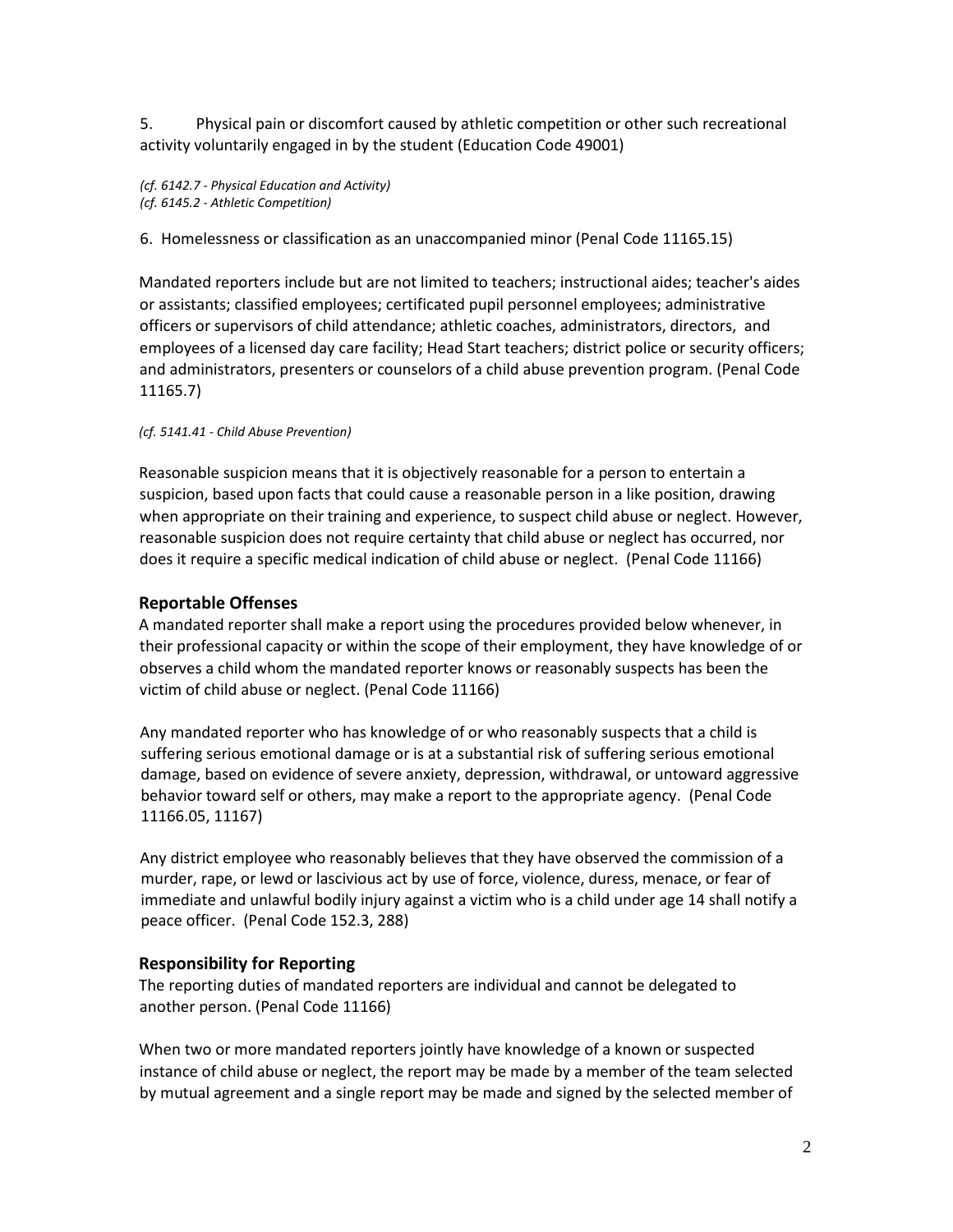the reporting team. Any member who has knowledge that the member designated to report has failed to do so shall thereafter make the report. (Penal Code 11166)

Note: Penal Code 11166.01 provides that it may be a crime, punishable by a fine and/or imprisonment, for a supervisor or administrator to knowingly inhibit or impede a mandated reporter from making a report.

No supervisor or administrator shall impede or inhibit a mandated reporter from making a report. (Penal Code 11166)

Any person not identified as a mandated reporter who has knowledge of or observes a child whom they know or reasonably suspects has been a victim of child abuse or neglect may report the known or suspected instance of child abuse or neglect to the appropriate agency. (Penal Code 11166)

*(cf. 1240 - Volunteer Assistance)*

#### **Reporting Procedures**

1. Initial Telephone Report

Immediately or as soon as practicable after knowing or observing suspected child abuse or neglect, a mandated reporter shall make an initial report by telephone to any police department (excluding a school district police/security department), sheriff's department, county probation department if designated by the county to receive such reports, or the county welfare department. (Penal Code 11165.9, 11166)

When the initial telephone report is made, the mandated reporter shall note the name of the official contacted, the date and time contacted, and any instructions or advice received.

## 2. Written Report

Within 36 hours of knowing or observing the information concerning the incident, the mandated reporter shall then prepare and either send, fax, or electronically submit to the appropriate agency a written report, which includes a completed Department of Justice form (SS 8572). (Penal Code 11166, 11168)

The Department of Justice form may be obtained from the district office or other appropriate agencies, such as the county probation or welfare department or the police or sheriff's department.

Reports of suspected child abuse or neglect shall include, if known: (Penal Code 11167)

- a. The name, business address and telephone number of the person making the report and the capacity that make the person a mandated reporter
- b. The child's name and address, present location and, where applicable, school, grade and class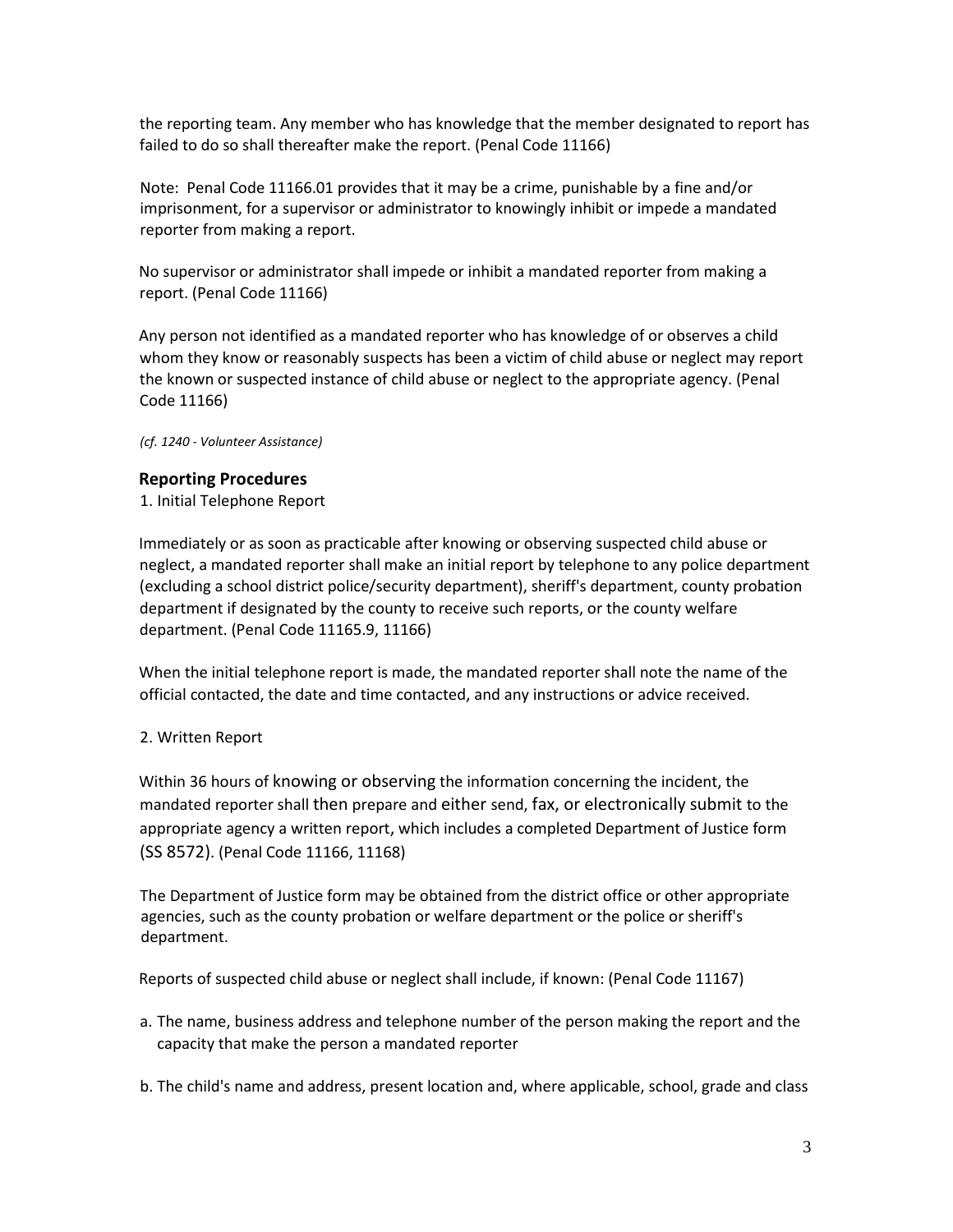- c. The names, addresses and telephone numbers of the child's parents/guardians
- d. The information that gave rise to the reasonable suspicion of child abuse or neglect and the source(s) of that information
- e. The name, address, telephone number and other relevant personal information about the person(s) who might have abused or neglected the child

The mandated reporter shall make a report even if some of this information is not known or is uncertain to them. (Penal Code 11167)

The mandated reporter may give to an investigator from an agency investigating the case, including a licensing agency, any information relevant to an incident of child abuse or neglect or to a report made for serious emotional damage pursuant to Penal Code 11166.05. (Penal Code 11167)

#### 3. Internal Reporting

The mandated reporter shall not be required to disclose their identity to their supervisor, the principal, or the Superintendent or designee. (Penal Code 11166)

However, employees reporting child abuse or neglect to the appropriate agency are encouraged, but not required, to notify the principal or designee as soon as possible after the initial telephone report to an appropriate agency. When so notified, the principal shall inform the Superintendent or designee.

The principal or designee so notified shall provide the mandated reporter with any assistance necessary to ensure that reporting procedures are carried out in accordance with law, Board policy, and administrative regulation. At the mandated reporter's law, Board policy and administrative regulation. At the mandated reporter's request, the principal may assist in completing and filing these forms.

Reporting the information to an employer, supervisor, school principal, school counselor, coworker, or other person shall not be a substitute for making a mandated report to the appropriate agency. (Penal Code 11166)

## **Training**

Training of mandated reporters shall include child abuse identification and reporting. All employees receiving such training shall receive written notice of state reporting requirements and employees' confidentiality rights. (Penal Code 11165.7)

Within the first six weeks of each school year, the Superintendent or designee shall provide training on mandated reporting requirements to district employees and persons working on their behalf who are mandated reporters. Any school personnel hired during the school year shall receive such training within the first six weeks of employment. (Education Code 44691; Penal Code 11165.7)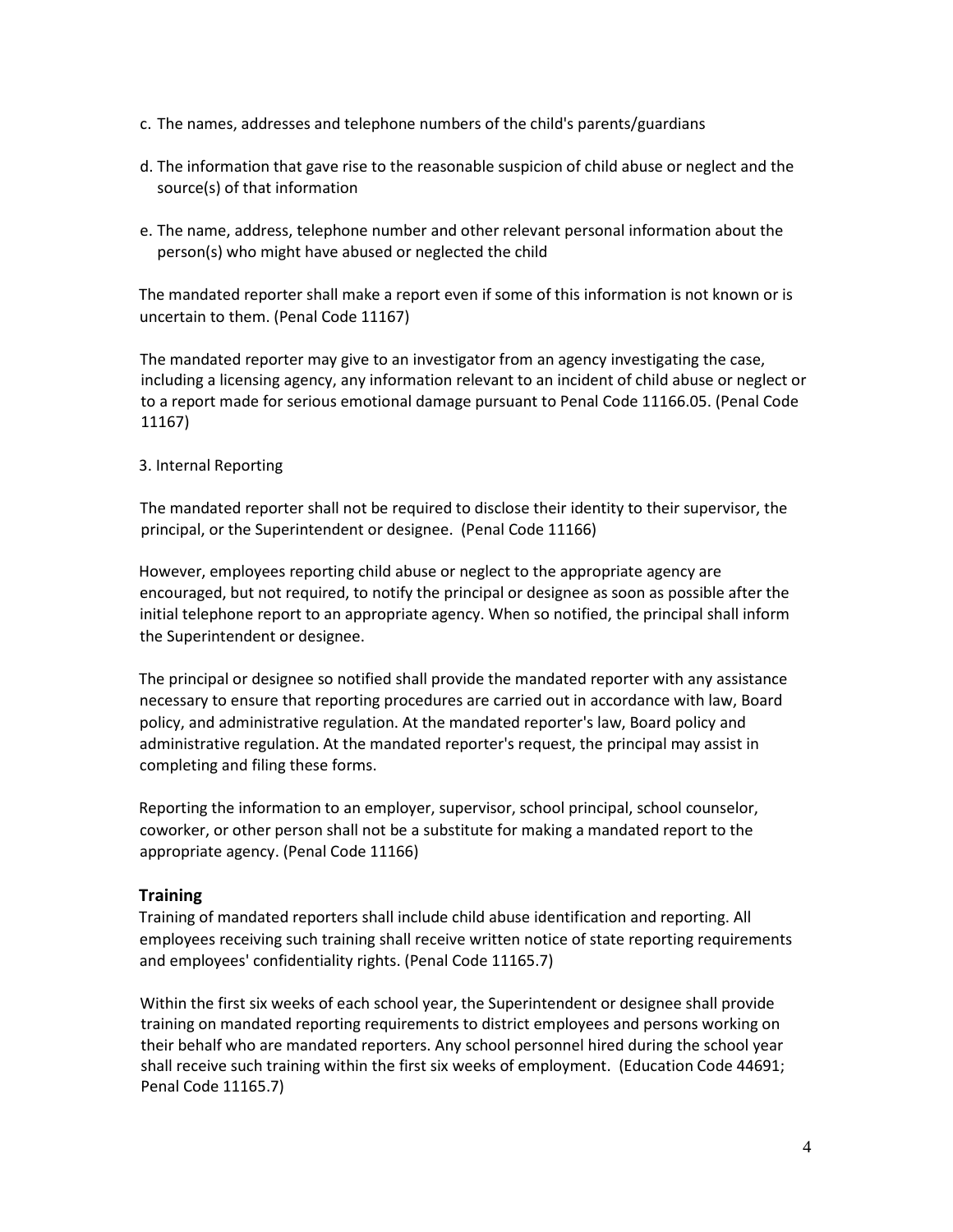*(cf. 4131 - Staff Development) (cf. 4231 - Staff Development) (cf. 4331 - Staff Development*)

Training shall also include guidance in the appropriate discipline of students, physical contact with students, and maintenance of ethical relationships with students to avoid actions that may be misinterpreted as child abuse.

Training shall also include current information on the behavioral indicators of bullying, molestation and abuse as manifested in students with developmental disabilities and in other students with special needs that render them particularly vulnerable as victims. The abuse prevention curriculum training will be provided to each staff member annually at the beginning of each year. Training and procedures will reflect the needs of students with developmental disabilities as well as other students with special needs. The training curriculum shall include, but not be limited to, identification and understanding of behavioral indicators of abuse, district protocol for early investigation and reporting of behavioral indicators, protocol for reporting of harassment or sexual misconduct and a review of current law and Board Policy and Administrative Regulations. Training shall also include current knowledge on what may constitute reasonable suspicion of abuse based on age, cognitive development, and special needs*.* 

*(cf. 5144 - Discipline) (cf. 5145.7 - Sexual Harassment)* 

## **Victim Interviews**

Upon request, a representative of an agency investigated suspected child abuse or neglect may interview a suspected victim during school hours, on school premises, concerning a report of suspected child abuse or neglect that occurred within the child's home or out-of-home care facility. The child shall be given the choice of being interviewed in private or in the presence of any adult school employee or volunteer aide selected by the child. (Penal Code 11174.3)

A staff member or volunteer aide selected by a child may decline to be present at the interview. If the selected person accepts, the principal or designee shall inform them, before the interview takes place, of the following requirements: (Penal Code11174.3)

- 1. The purpose of the selected person's presence at the interview is to lend support to the child and enable them to be as comfortable as possible.
- 2. The selected person shall not participate in the interview.
- 3. The selected person is subject to the confidentiality requirements of the Child Abuse and Neglect Reporting Act, a violation of which is punishable as specified in Penal Code 11167.5.

If a staff member agrees to be present, the interview shall be held at a time during school hours when it does not involve an expense to the school. (Penal Code 11174.3)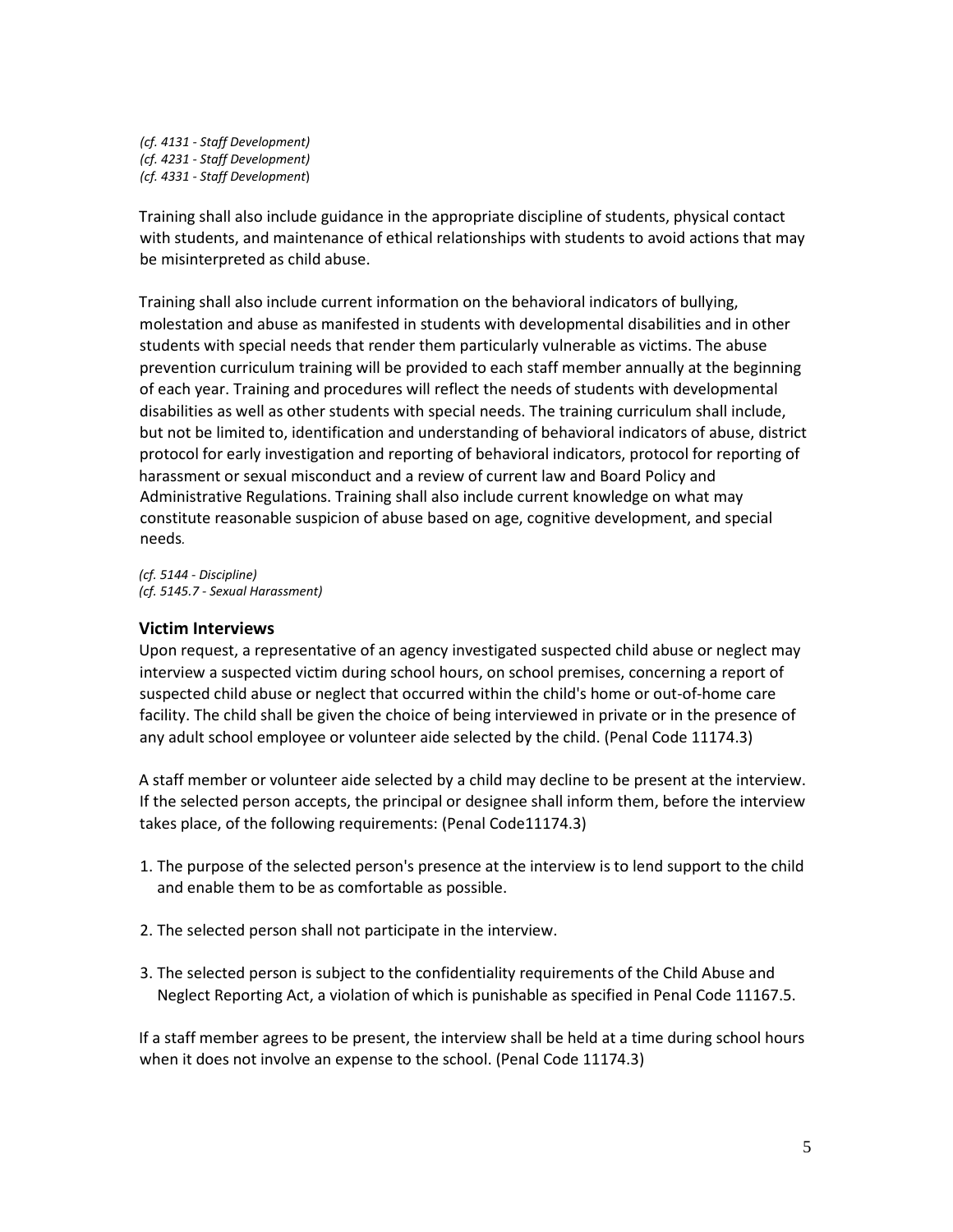# **Release of Child to Peace Officer**

When a child is released to a peace officer and taken into custody as a victim of a suspected child abuse or neglect, the Superintendent or designee and/or principal shall not notify the parent/guardian as required in other instances or removal of a child from school, but rather shall provide the peace officer with the address and telephone number of the child's parent/guardian. It is the responsibility of the peace officer or agent to notify the parent/guardian of the situation. (Education Code 48906)

Peace officers shall be asked to sign an appropriate release or acceptance of responsibility form.

#### *(cf. 5145.11 - Questioning and Apprehension)*

# **Parent/Guardian Complaints**

Upon request, the Superintendent or designee shall provide parents/guardians with procedures whereby they can report suspected child abuse occurring at a school site to appropriate agencies. Such procedures shall be in the primary language of the parent/guardian and, when communicating orally regarding those procedures, an interpreter shall be provided for parents/guardians whose primary language is other than English. (Education Code 48987)

To file a complaint against a district employee or other person suspected of child abuse or neglect as a school site, parents/guardians may file a report by telephone, in person or in writing with any appropriate agency identified above under "Reporting Procedures."

*(cf. 4117.4 - Dismissal) (cf. 4118 - Suspension/Disciplinary Action) (cf. 4218 - Dismissal/Suspension/Disciplinary Action)* 

If a parent/guardian makes a complaint to any district employee, that employee shall notify the parent/guardian or procedures for filing a complaint with the appropriate agency and also is obligated pursuant to Penal Code 11166 to file a report themselves using the procedures described above for mandated reporters.

*(cf. 1312.1 - Complaints Concerning District Employees)* 

In addition, if the child is enrolled is special education, a separate complaint may be filed with the California Department of Education pursuant to 5 CCR 4650(a)(viii)(C).

*(cf. 1312.3 - Uniform Complaint Procedures)* 

# **Notifications**

The Superintendent or designee shall give persons hired by the district a statement informing them that they are mandated by law to report suspected child abuse and neglect, inform them of their reporting obligations under Penal Code 11166, and provide a copy of Penal Code 11165.7 and 11166. Before beginning employment, employees shall sign the statement indicating that they have knowledge of the reporting obligations under Penal Code 11166 and that they will comply with those provisions. The signed statements shall be retained by the Superintendent or designee. (Penal Code 11166.5)

*(cf. 4112.9/4212.9/4312.9 - Employee Notifications)*